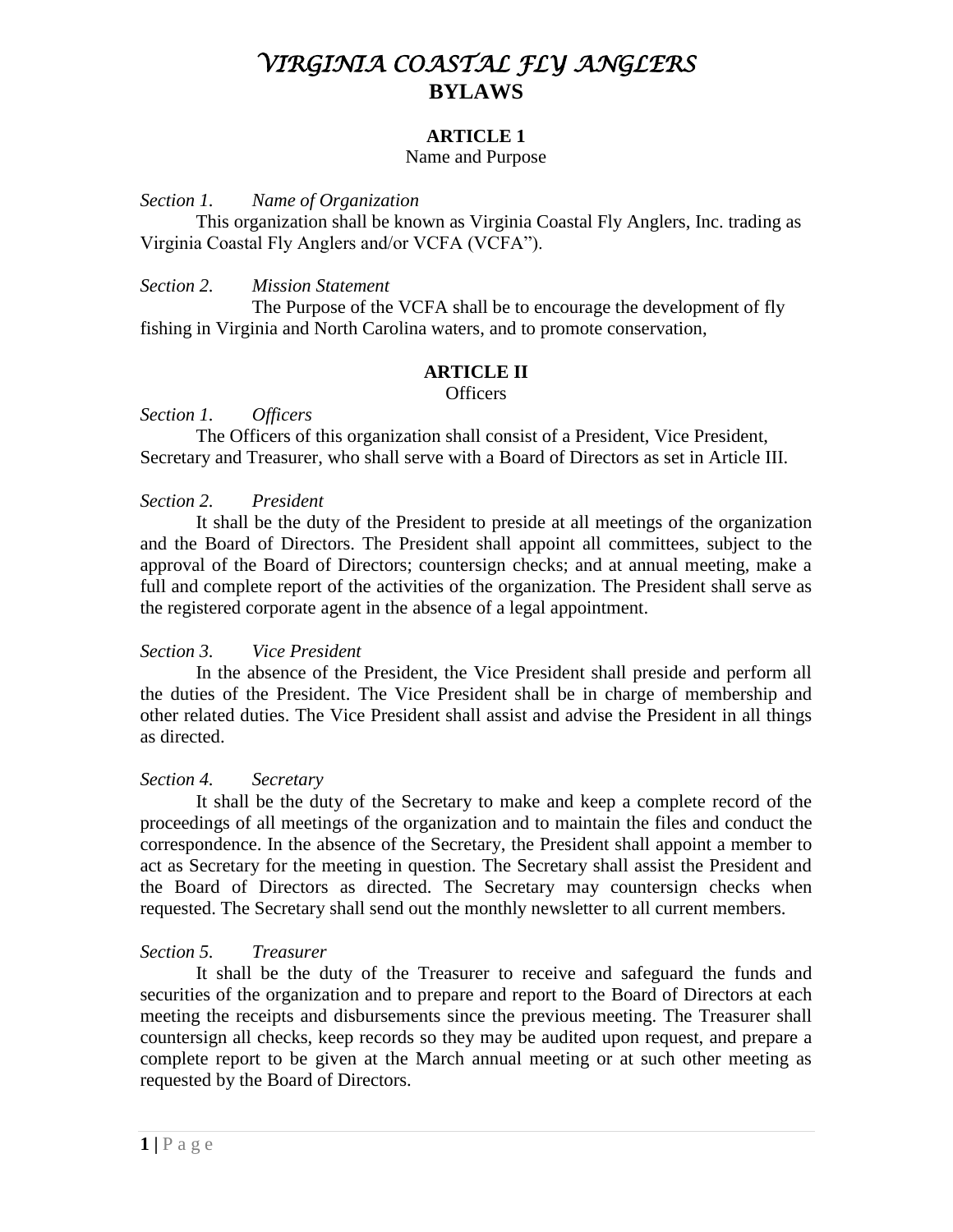## *Section 6. Elections of Officers and Directors (shall be approved by a majority vote of members present at the November general meeting)*

Beginning in November 1998, Officers and one-half the non-officer members of the Board of Directors shall be elected annually. Election shall be by majority vote of those members present at the club's regular November meeting of members, and annually thereafter. Newly elected Officers and Directors shall assume office at the clubs January celebration. Nominations for all board positions, officers and members at large, shall be presented to the membership at the September and October general meeting.

Officers and Directors may be re-nominated as long as they continue to be willing to serve.

## **ARTICLE III**

**Directors** 

#### *Section 1. Board of Directors*

The Board of Directors shall consist of thirteen (13) members of the organization. The thirteen (13) members shall include the four (4) duly elected officers as set out in Article II, along with eight (8) additional members and the immediate past President of the organization.

#### *Section 2. Powers*

The Board of Directors shall have the responsibility and power to manage the affairs, funds and records of the organization and shall meet as often as they deem necessary. It shall be the special duty of the Board of Directors to: (a) act upon all applications for membership, and (b) suspend or expel any member for failure to pay dues or for conduct which, in the sole judgment of the Board of Directors, may endanger the welfare, interests, good order or reputation of the organization, provided that such member may appear before the Board of Directors prior to suspension to explain such behavior.

#### *Section 3. Vacancies*

Any vacancies of officers or directors occurring in the interim between annual elections shall be for the unexpired term by a vote of a majority of the Board of Directors.

#### *Section 4. Compensation*

No member of the Board of Directors shall receive any compensation for service as a member of the Board of Directors.

#### *Section 5. Board Quorum*

Six (6) members of the Board of Directors shall represent a quorum of the Board of Directors ("Board Quorum"). Except as otherwise provided in these Bylaws, the Board of Directors shall act upon a simple majority vote of the Board Quorum. The President shall have the power to break any tie vote.

#### *Section 6. Suspension of Members*

If a member of the Board of Director, without sufficient cause, fails to attend the regular meetings of the Board of Directors for three consecutive meetings, or fails to perform the duties required of an officer or as a member of the Board of Directors, that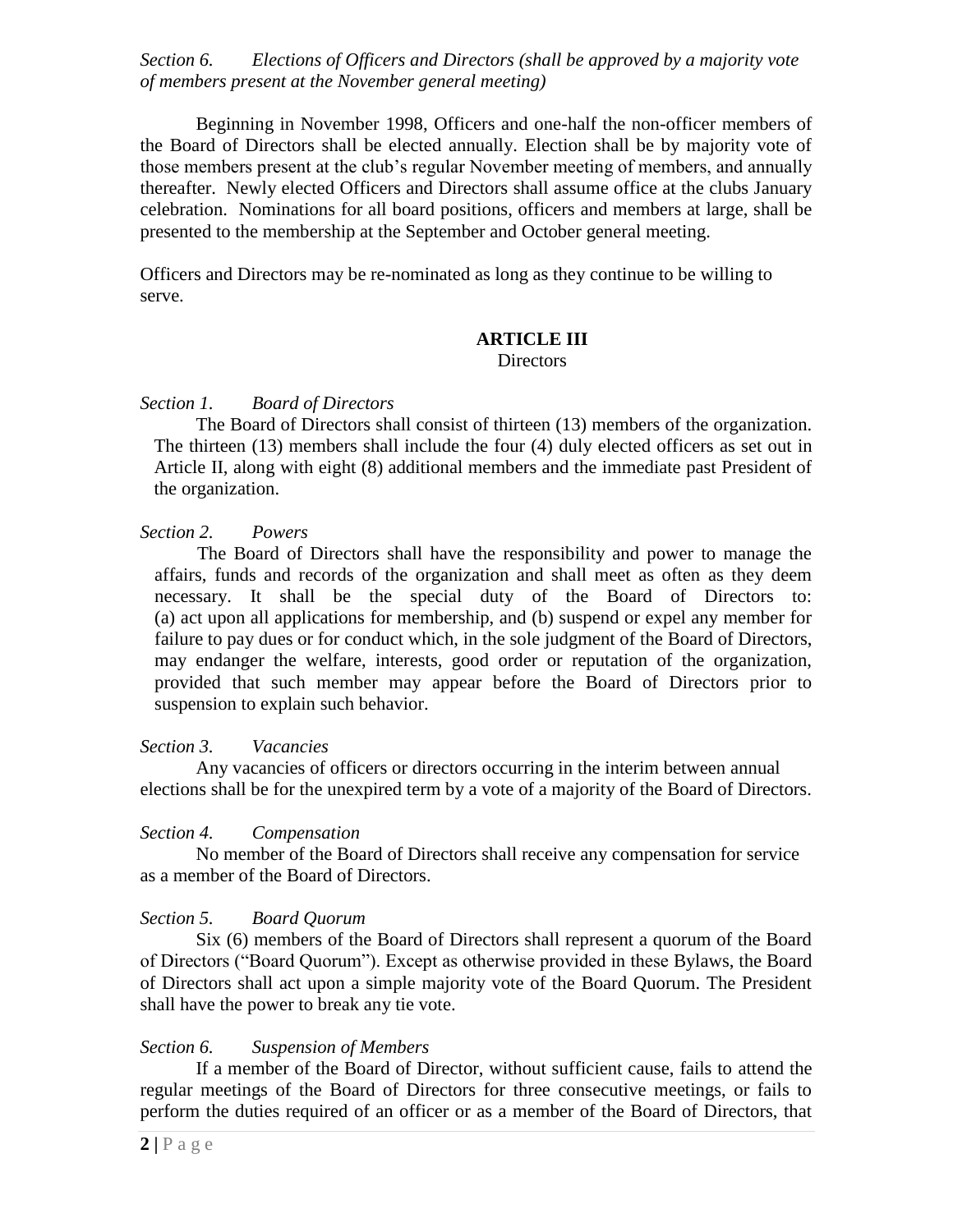member's position may be declared vacant by vote of a majority of a Board Quorum provided that the officer or director is given a reasonable opportunity to appear before the Board of Directors before such action is taken. The vacancy shall be filled as set forth in Article III, Section 2 above.

## *Section 7. President Pro Tem*

In the absence of the President and the Vice President, the Board of Directors shall appoint a President Pro Tem.

## *Section 8. Limitation of Liability*

Any person who serves as an officer, director or advisor to the Board of Directors of the organization shall be exempt from personal liability for all acts or omissions taken in such capacity so long as such acts or omissions do not amount to willful misconduct or a knowing violation of criminal law.

#### ARTICLE IV Membership

## *Section 1. Eligibility*

Any person subscribing to the objectives of this organization may become a member upon acceptance of his application and payment of the dues set forth in Article V, Section 1, below.

#### *Section 2. Types of Membership*

Membership types will be set forth as the Board of Directors deem appropriate for each calendar year.

## *Section 3. Honorary Lifetime Membership*

An Honorary Lifetime Family Membership will be given to any member who is seventy (70) years of age or older, provided that the member has been a member in good standing for the preceding five (5) consecutive years.

#### *Section 4. Honorary Membership*

The Board of Directors may elect to Honorary Membership any person they deem worthy.

# **ARTICLE V**

Dues

*Section 1. Rates*

Membership dues will be determined by the board of directors for each calendar year.

The Board of Directors may increase dues. Additional tariffs may be levied by the Board of Directors for special events or to be charged for the sale of club or promotional items.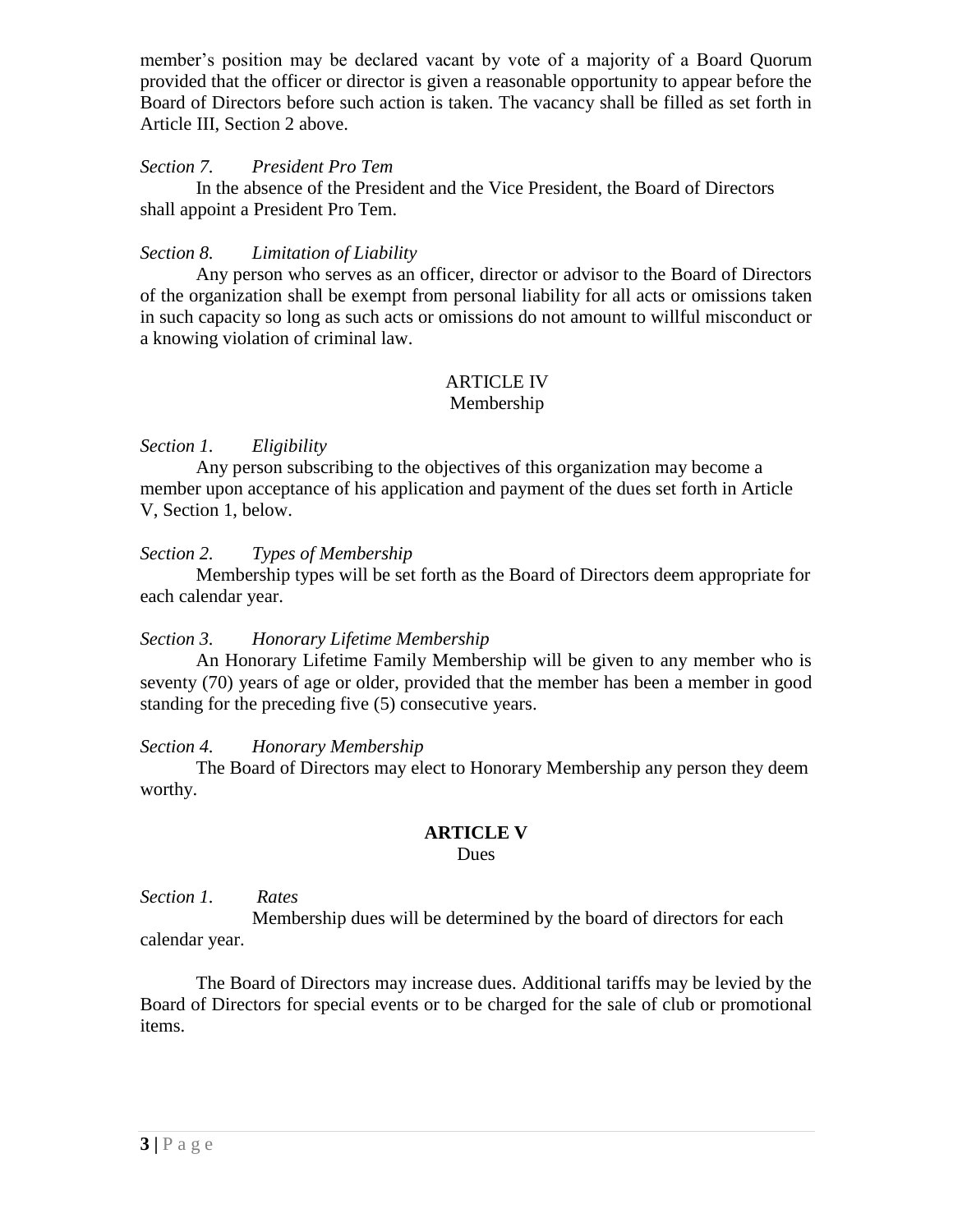#### *Section 2. Due Dates*

Dues shall be renewed for each year on or before January  $1<sup>st</sup>$  of the current calendar year. Tariffs shall be due when assessed. New members joining after October 1 through December  $31<sup>st</sup>$  will be considered in good standing through the following year.

#### *Section 3. Suspension for Failure to Pay*

Members with dues or tariffs in arrears for three months shall be dropped from the roll and lose the privileges of membership. Members suspended for non-payment of dues may be reinstated upon payment of current dues and outstanding tariffs.

#### **ARTICLE VI**

#### Meetings

#### *Section 1. Annual Meeting*

The annual meeting ("Annual Meeting") if this organization shall be held in the month of march of each year. At this meeting the officers shall make their annual reports.

## *Section 2. Special Meetings*

Special meetings may be called any time upon the request of the President, six members of the Board of Directors, or written request of twenty (20) members in good standing. A notice for such special meetings shall, where possible, be given by mail ten (10) days before the special meeting. Only such business as designated in the notice of the special meeting may be considered at any special meeting.

#### *Section 3. Quorum*

Twelve (12) members in good standing present at any regular, special or annual meeting shall constitute a quorum ("Quorum"). The President may declare a quorum at his or her discretion.

#### *Section 4. Rules of Order*

Unless otherwise provided, "Roberts Rules of Order" shall govern conduct at all a/meetings of this organization. A copy of those rules shall be provided upon request.

## **ARTICLE VII**

Privileges

#### *Section 1. Privileges*

It shall be the privilege of any member in good standing to offer a motion for the recall at any regular meeting of any previously transacted business conducted at a meeting of the Board of Directors of the organization. If the motion carries, the entire subject matter contained therein shall be open for discussion by the membership.

#### *Section 2. Attendance at Board of Directors' Meetings*

Any member in good standing may attend the meetings of the Board of Directors. Any member attending a meeting of the Board of Directors may not speak or otherwise participate in the discussion unless granted permission to do so by the President or the Board of Directors. The Board of Directors shall have, in their sole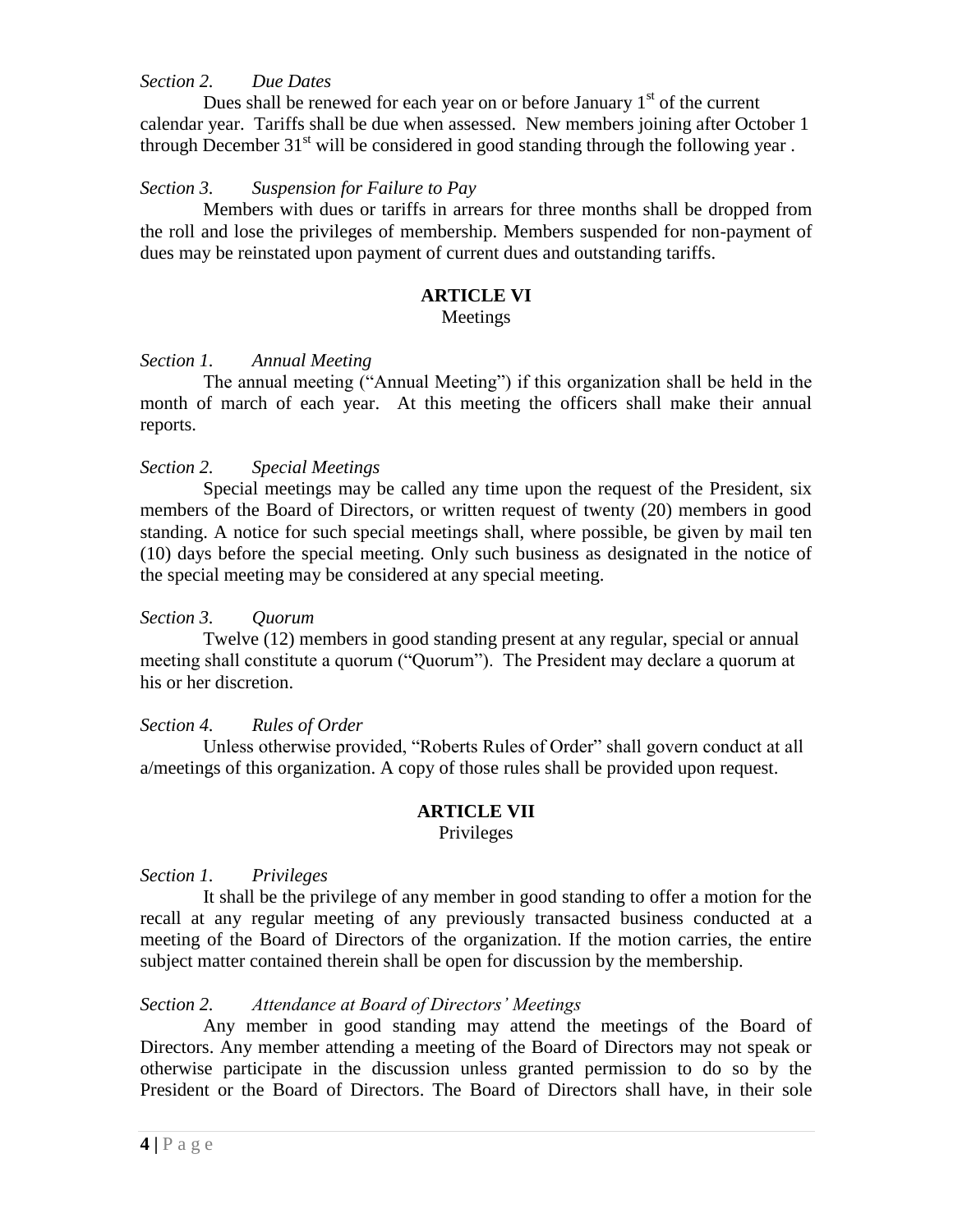discretion, the power to close part or all of any board meeting and exclude any member who is not a member of the Board of Directors.

# **ARTICLE VIII**

## Permanent Committees

## *Section 1. Committees*

The board of directors shall have the responsibility of appointing all committees it deems necessary. The President shall designate the Chairman of all committees

- (a) Education
- (b) Programs
- (c) Communications
- (d) Ways & Means
- (e) Prize Fish
- (f) Audit
- (g) Nomination

## *Section 2. Education Committee*

It shall be the duty of the Education Committee to gather, prepare and disseminate to members information and materials related to saltwater fly-fishing, including but not limited to, information about species, locations, calendar, tools and techniques which increase members' skill level and improve their chances of success.

## *Section 3. Programs Committee*

It shall be the responsibility of the Programs Committee to organize and conduct regular meetings for members featuring speakers or presentations designed to increase the knowledge of members about matters relating to their sport, and improve their skills.

It shall further be the responsibility of the Programs Committee to organize periodic, regular fishing trips and events for club members to enhance their fly-fishing skills and general enjoyment of the sport.

#### *Section 4. Communications Committee*

It shall be the responsibility of the Communications Committee to conduct all club communications with members, public, other clubs and media, including, but not limited to, producing the club's regular monthly newsletter, publicizing club events and activities to the public, other recreational sporting and conservation clubs, as well as general and fishing media, producing recruiting and marketing materials, providing information about the club and its activities to Internet web sites and other communications which explain and promote club activities to all those with a legitimate interest in the development of saltwater fly-fishing in the lower Chesapeake Bay and adjacent coastal waters.

#### *Section 5. Ways & Means Committee*

It shall be the duty of the Ways & Means Committee to serve as a Planning/Executive Committee of the Board of Directors to set broad, long-term objectives, strategy and policy for the club with respect to growth, scope of activities and functions.